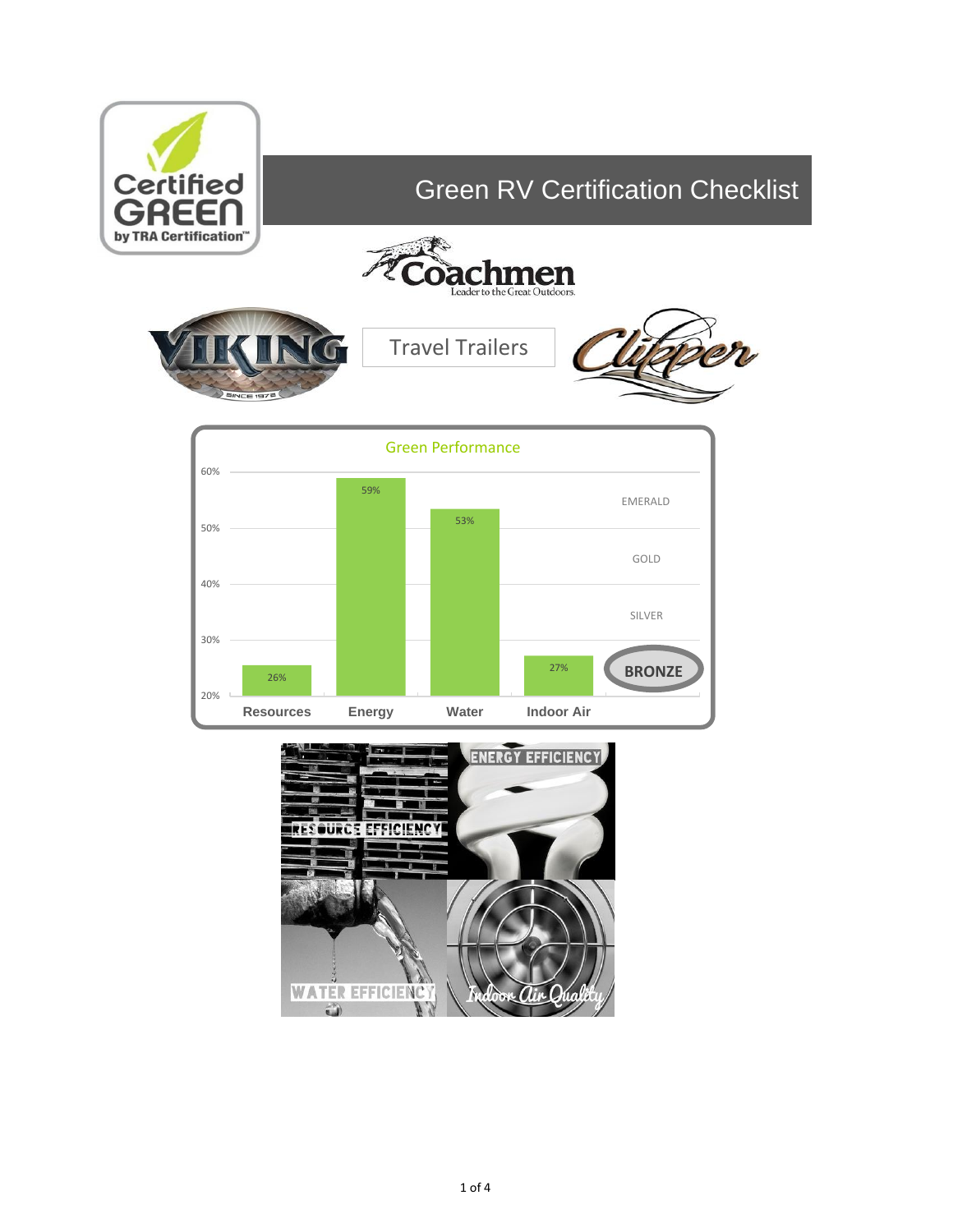### **Resource Efficiency 86**

|  | <b>Contract</b> |
|--|-----------------|
|  |                 |

| <b>Points</b><br>Available | Item                                                                                                                                         | <b>Points</b><br>Claimed |
|----------------------------|----------------------------------------------------------------------------------------------------------------------------------------------|--------------------------|
| 14                         | Construction waste materials are recycled offsite. (2 pts each max 14 pts)<br>list: copper wire, aluminum, steel                             | 6                        |
| 20                         | Ratio of recycled materials to waste<br>(50% - 5 pts, 75% - 10 pts, 90% - 20 pts)                                                            |                          |
| 5                          | CNC Machines utilized to maximize material cuts (1 pt per material, 5 pts max)<br>list:                                                      |                          |
| 5                          | Jigs are used (1 pt each, max 5 pts)<br>list: walls & cabinets                                                                               | 2                        |
| 5                          | Material scraps are reused. (1 pt each, max 5 points)<br>list: Wood for backers                                                              | 1                        |
| 5                          | Reusable shipping containers used for major materials (1 pt each, max 5)<br>list: a/c units, awnings, windows, baggage doors, doors, toilets | 6                        |
| 5                          | Major materials are cut to size at supplier - (1 pt each, max 5)<br>list: vinyl floor, aluminum extrusions, lumber                           | 3                        |
| 10                         | Materials with recycled content are used. (2 pt each, max 10)<br>list: Insulation                                                            | $\overline{2}$           |
| $\overline{2}$             | Rain drainage system installed                                                                                                               |                          |
| 10                         | Regional materials are used for major components of the RV (500 miles)<br>(2 points each, max 10 pts) list materials:                        |                          |
| 5                          | RV component manufacturer facility is ISO 14001 or equivalent.<br>(1 point each, max 5 pts) list mfr:                                        |                          |
| 6                          | Certified wood (2 point per product type, max 6)<br>(list wood product and certification) lumber (SFI & FSC)                                 | 2                        |
| 5                          | Minimal use of wood                                                                                                                          |                          |
| 3                          | <b>Nitrogen-filled tires</b>                                                                                                                 | 3                        |
|                            | Other:                                                                                                                                       |                          |

**Resource Efficiency Total:**

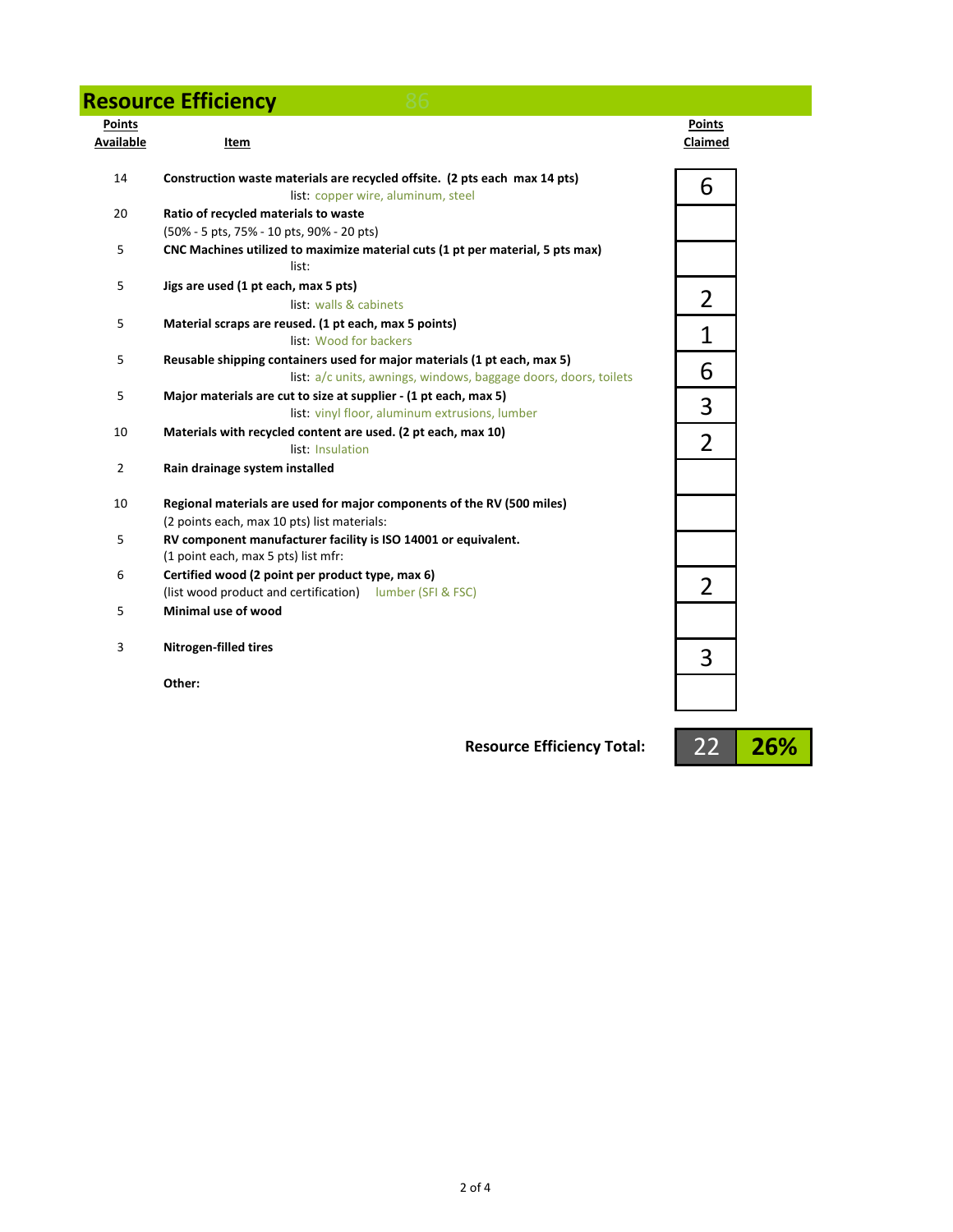# **Energy Efficiency** 173

|    | Insulation                                                        | <b>Type</b> | R-value |                                 |     |     |
|----|-------------------------------------------------------------------|-------------|---------|---------------------------------|-----|-----|
| 30 | Walls                                                             | <b>Batt</b> | 7       |                                 |     |     |
|    | Floor                                                             | <b>Batt</b> | 7       |                                 |     |     |
|    | Ceiling                                                           | <b>Batt</b> | 7       |                                 | 21  |     |
| 30 | LED lighting (>90% interior & exterior)                           |             |         |                                 | 30  |     |
| 6  | Awnings are standard - 2 pts each, max 6                          |             |         |                                 | 2   |     |
| 5  | Soap pressurization test on entire unit                           |             |         |                                 | 5   |     |
| 10 | Energy efficient appliances (2 points each, max 10)<br>list:      |             |         |                                 |     |     |
| 10 | Energy efficient furnace & A/C (5 pts each, 10 pts max)           |             |         |                                 |     |     |
| 4  | <b>Energy monitoring device</b>                                   |             |         |                                 | 4   |     |
| 6  | Skylights to provide natural lighting (2 pt each, max 6)          |             |         |                                 |     |     |
| 10 | Heating system with NO ducts                                      |             |         |                                 | 10  |     |
| 10 | Cooling system with NO ducts                                      |             |         |                                 | 10  |     |
| 4  | Convection microwave or cooktop is standard - (2 pts each, max 4) |             |         |                                 |     |     |
| 30 | Solar panels (prewired - 10 pts; factory installed - 30 pts)      |             |         |                                 | 10  |     |
| 5  | <b>Enhanced window performance</b>                                |             |         |                                 |     |     |
| 3  | <b>Programmable Thermostat</b>                                    |             |         |                                 |     |     |
| 10 | Rain booth test to ensure leak-free construction                  |             |         |                                 | 10  |     |
|    |                                                                   |             |         | <b>Energy Efficiency Total:</b> | 102 | 59% |